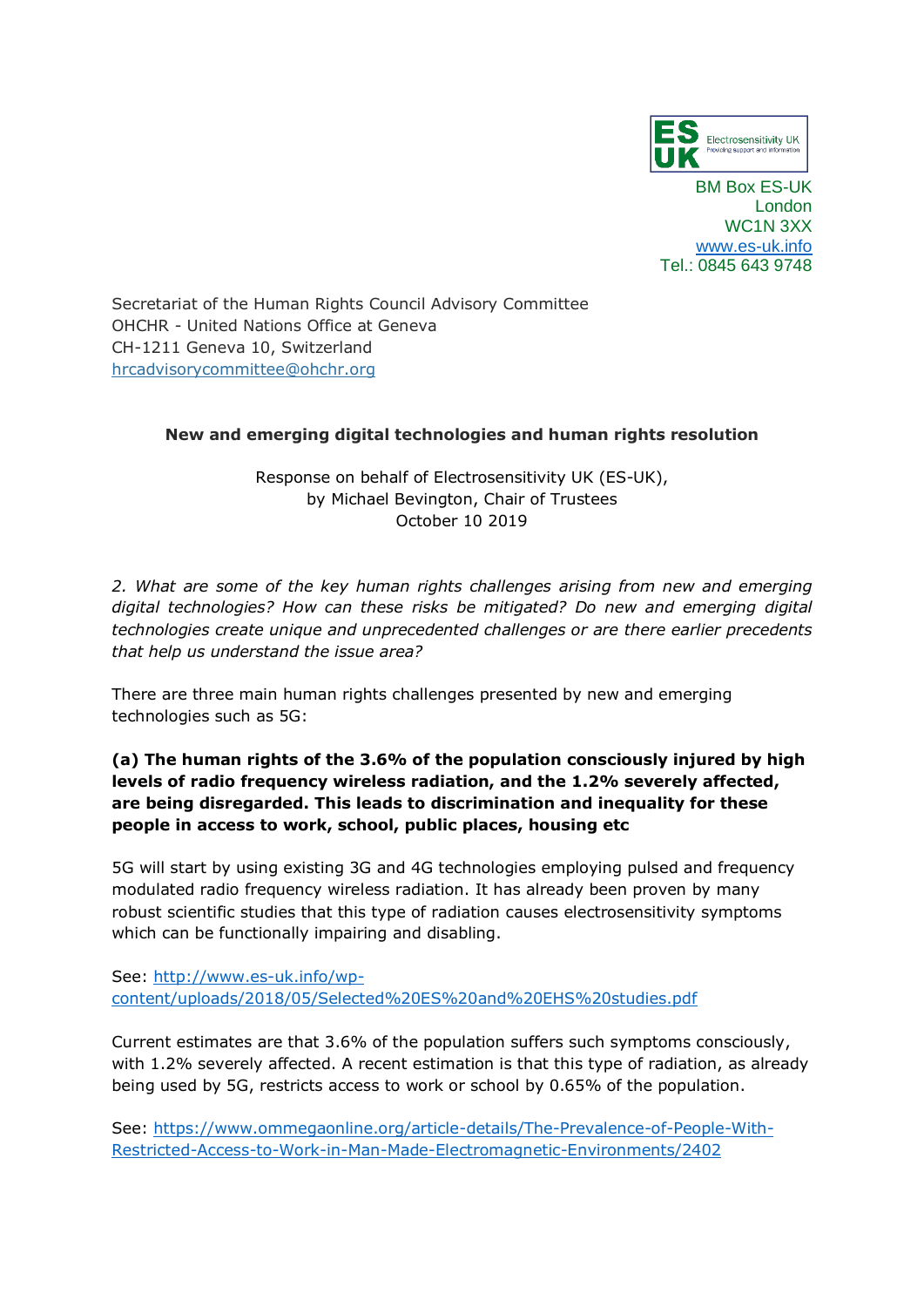At present few countries actively seek to give these people their human rights to live in their own homes, access work and school, or travel and visit public places, because of the high ambient and environmental levels of electromagnetic pollution. Some people are forced out of their homes and away from their families and even their countries of birth. They have to try living in wild and remote areas away from this type of radiation.

Although some organisations have recognised this problem, such as the European Union Parliament in 2009 and the Parliamentary Assembly of the Council of Europe in 2011, few if any governments have yet carried out the recommendations of these organisations to abandon the obsolete ICNIRP short-term heating guidelines based on Schwan's mistake of 1953 and adopt long-term and biological guidelines.

**(b) The human rights of the 3.6% of the population injured by high levels of radio frequency wireless radiation are disregarded through governments not using the appropriate guidelines.** 

**Governments can mitigate these infringements of human rights for people with electrosensitivity by using international long-term non-thermal safety guidelines, not ICNIRP's invalidated, unscientific and short-term (6 or 30 minutes average) obsolete guidelines which are not protective of health.**

**(i) Long-term biological guidelines which governments should be using** include:

[Bioinitiative 2012,](http://www.bioinitiative.org/) [EUROPAEM EMF Guidelines 2016,](https://www.degruyter.com/table/j/reveh.2016.31.issue-3/reveh-2016-0011/reveh-2016-0011.xml?id=j_reveh-2016-0011_tab_003) [IGNIR](https://www.ignir.org/Guidelines) 2018, or [Seletun](http://electromagnetichealth.org/wp-content/uploads/2010/12/The-Seletun-Scientific-Statement1.pdf)  [2010.](http://electromagnetichealth.org/wp-content/uploads/2010/12/The-Seletun-Scientific-Statement1.pdf)

These international guidelines typically adopt values for public safety levels ranging from 0.1 to 100  $\mu$ W/m<sup>2</sup>. These are up to 100 million times lower than ICNIRP's obsolete short-term heating guidelines.

- **(ii) All governments should follow the lead of some half the countries in the world and abandon ICNIRP's 1998 obsolete short-term heating guidelines** which still permit power density in the range of 10,000,000  $\mu$ W/m<sup>2</sup>. This was based on Schwan's 100,000,000  $\mu$ W/m<sup>2</sup> of 1953.
- **(iii) The US ANSI in 1966, the US Environmental Protection Agency in 1992 and the ICNIRP in 2002 all warned governments to adopt longterm biological guidelines** in place of short-term heating guidelines, such as the ICNIRP's own guidelines, but many governments have not yet done so, leading to the infringements of the human rights of 3.6% of the population.

See: [http://www.es-uk.info/wp-content/uploads/2019/10/03.7-Biol.Effects-](http://www.es-uk.info/wp-content/uploads/2019/10/03.7-Biol.Effects-Maj.Min_.viewpointsGuidelines.pdf)Maj.Min .viewpointsGuidelines.pdf

### **(c) The human rights of all people are infringed where 5G is being trialled on populations without any prior safety tests and without their informed consent.**

Such trials are in opposition to the Nuremberg Code and contravene the rights of all people who are then more likely to suffer infertility, electrosensitivity, neurological and cardiovascular harm, and cancers. Since peer-reviewed studies show that some 79% of the population is adversely affected by radio frequency radiation, such as that used by and planned for 5G, or as is already used in electronic warfare, then it implies that the right to health is infringed in this case for 79% of the population. This is particularly

| ElectroSensitivity UK (ES-UK) |  |  |
|-------------------------------|--|--|
|-------------------------------|--|--|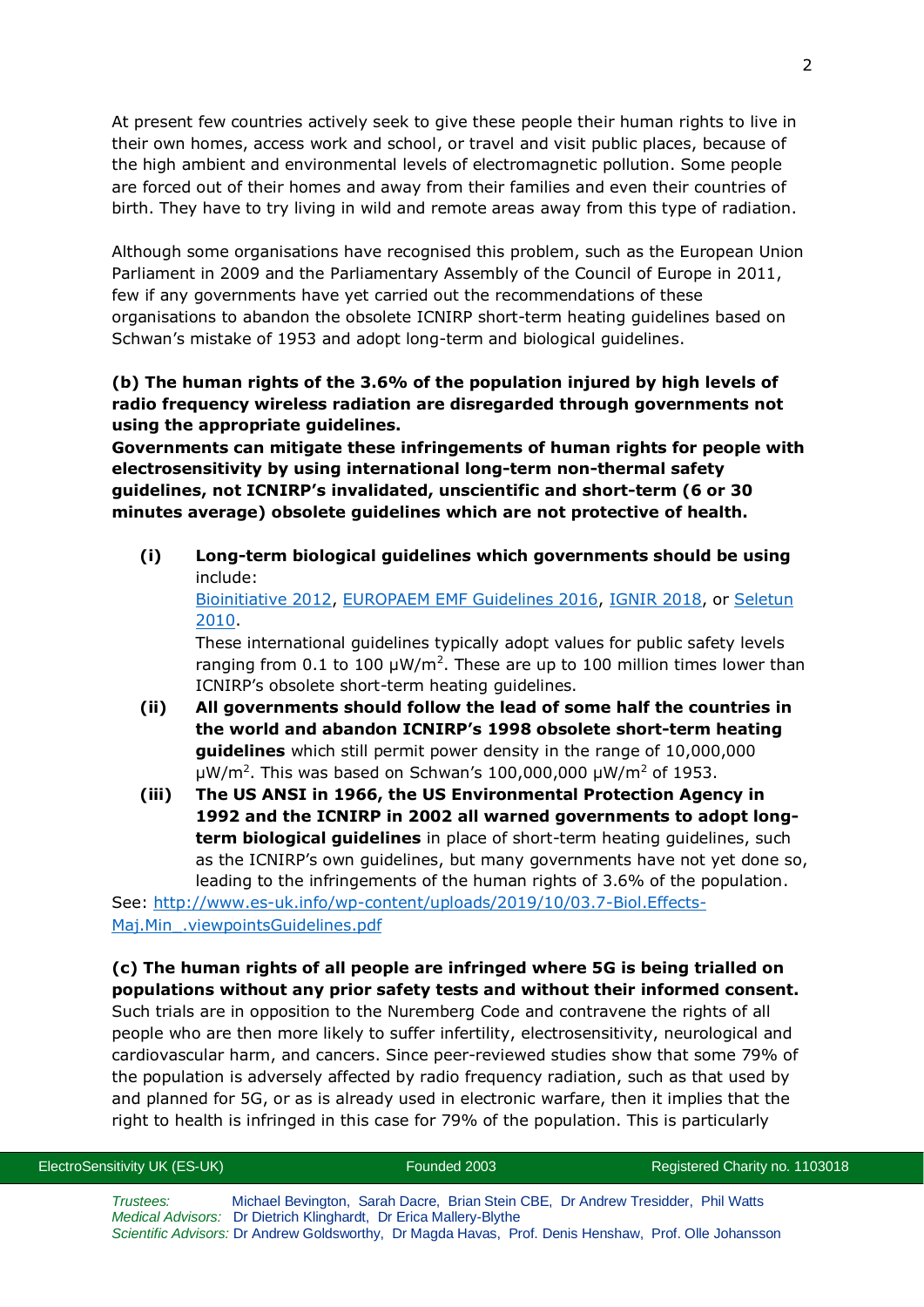serious for the groups which the majority-viewpoint scientists regard as especially vulnerable, including children, the elderly, the ill, pregnant women, those suffering from electrosensitivity, and adults with chronic immune conditions, covering about 40% of adults.

*3. Is the existing international human rights framework adequate to safeguard human rights in an era of rapid technological innovation? Why or why not? If not, what types of reforms are needed?*

No. The key reform necessary is the development of rights for individuals with environmental intolerances, such as electrosensitivity. Just as it is accepted that all people with a visible physical disability, such as the need for access for a wheel chair, should still be able to have equal opportunities, so should people with hidden disabilities such as electrosensitivity, impaired sight or impaired hearing.

Electrosensitivity has been recognised in courts and tribunals around the world since 2012. Financial awards have been made against employers who cause this health injury in the form of the condition or intolerance of electrosensitivity through unsafe conditions in the work place. Financial compensation and early retirement have been awarded when someone has been so badly injured that they are no longer able to work.

Some organisations make suitable provision for electrosensitive people. This can include provide rooms and areas free of mobile phones, wifi, etc. Some transport facilities such as airlines request no use of wireless on mobile phones, laptops or wifi when there is someone aboard with electrosensitivity, just as for people with peanut allergies. See e.g. the US [JAN Accommodations.](http://www.es-uk.info/wp-content/uploads/2018/11/06.7-JAN-ES-Accommodations-2015.pdf)

Some organisation provide housing which is suitable for people with electrosensitivity, so that they are shielded from phone mast signals, power supply cables, along with no mobile phones, wifi, Bluetooth etc.

Some governments make wireless smart meters optional so that people with health conditions made deleterious by wireless radiation can stay in their homes.

In all these cases all governments should legislate and apply equality legislation to safeguard the 3.6% of the population consciously affected, in addition to safeguarding the health of the 79% affected.

None of these accommodations for functional disability would be necessary and no human rights of electrosensitive people infringed if governments adopted the appropriate long-term biological safety guidelines to ensure the health and well being of all people, including those with electrosensitivity, rather than ICNIRP's obsolete and unscientific short-term heating ones (see above section (a)).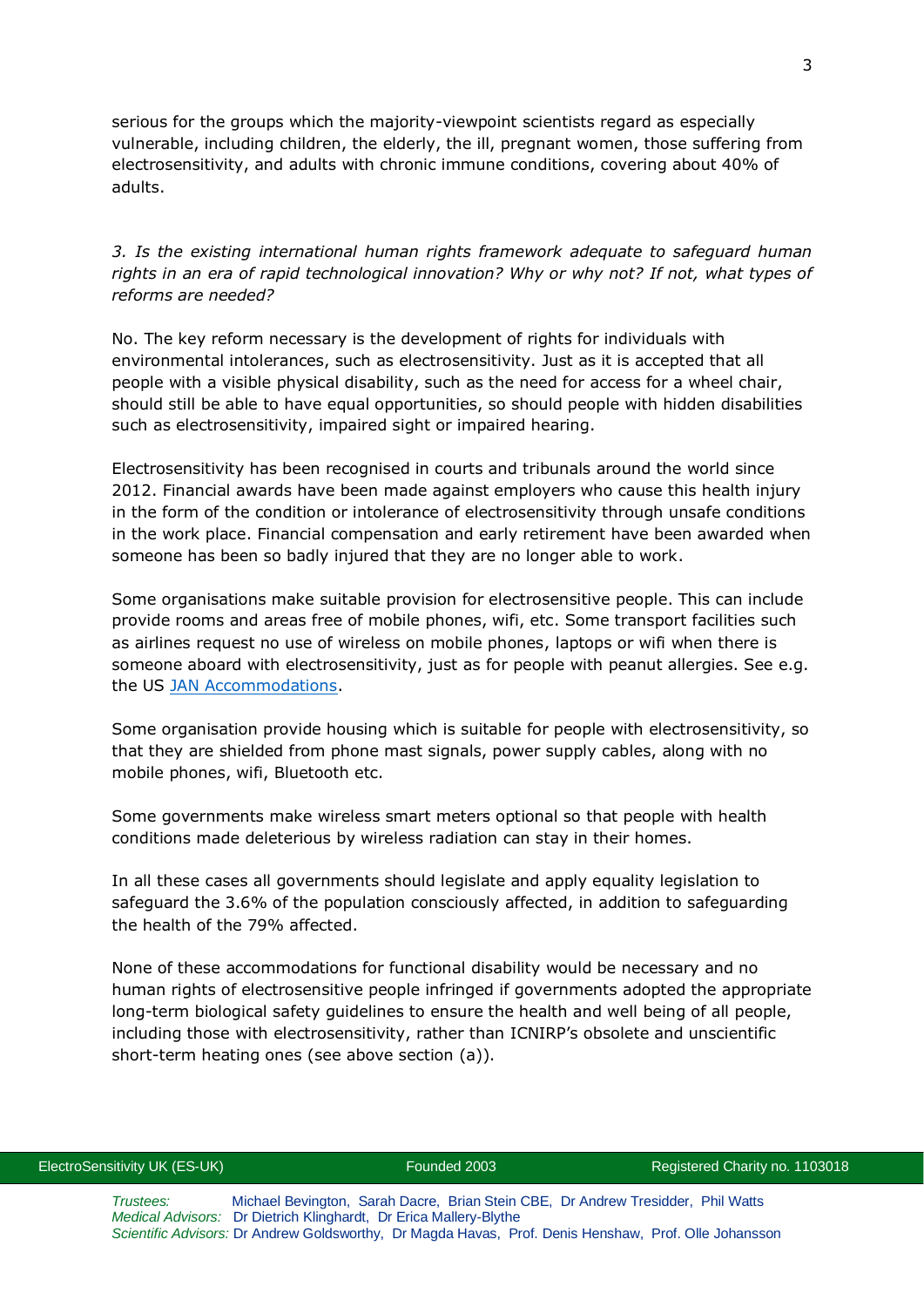*4. In your opinion, are there any gaps or overlaps in existing efforts to respond to the issue of new and emerging digital technologies? Are some human rights or technologies being overlooked?*

Some governments recognise the problem of using a mobile phone and Wifi and issue warnings to the population. However, not all governments yet inform people of the dangers of secondary radiation exposure, like passive smoking. Equally some governments have not yet banned satellite wireless radiation over their countries, leaving the population exposed to yet another source of electrosmog.

### *6. What should be the role of the private sector in mitigating the risks of new and emerging digital technologies to human rights? What about the roles of other key stakeholders?*

The private sector should be required to comply with the international long-term biological guidelines, rather than the obsolete and invalidated ICNIRP short-term and heating guidelines. They should also be encouraged to develop wireless signals which are les biologically active and harmful.

#### **Additional evidence**

Some general articles on the established health dangers of 5G and thus the human rights challenges to people already suffering from electrosensitivity, and the human rights challenges to those likely to be made electrosensitive by the deployment of 5G under the inappropriate and unscientific short-term heating guidelines currently issued by the ICNIRP which are not protective of human rights for anyone:

Franz Adlkofer: ["How the Mobile Communication Industry Deals with Science as Illustrated by ICNIRP](https://stiftung-pandora.eu/wp-content/uploads/2018/11/Pandora_Adlkofer_Dealing-with-NTP-Nancy-Draft_181026_en.pdf)  [versus NTP"](https://stiftung-pandora.eu/wp-content/uploads/2018/11/Pandora_Adlkofer_Dealing-with-NTP-Nancy-Draft_181026_en.pdf) (Pandora Foundation, October 26 2018) Priyanka Bandara & David O Carpenter[: "Planetary electromagnetic pollution: it is time to assess its](https://www.thelancet.com/journals/lanplh/article/PIIS2542-5196(18)30221-3/fulltext?fbclid=IwAR2l2zuI1IPxMagKEep7q1P1eU_AQLNZJ8vZZn_TEcO2gJmjKUlZtSJSTlM)  [impact"](https://www.thelancet.com/journals/lanplh/article/PIIS2542-5196(18)30221-3/fulltext?fbclid=IwAR2l2zuI1IPxMagKEep7q1P1eU_AQLNZJ8vZZn_TEcO2gJmjKUlZtSJSTlM) (The Lancet, 2018) Claire Edwards: ["BBC Fake News on 5G Decoded: Health Impacts Denied Despite Overwhelming](https://www.globalresearch.ca/online-bbc-fake-news-5g-decoded/5687055)  [Scientific Evidence"](https://www.globalresearch.ca/online-bbc-fake-news-5g-decoded/5687055) (Global Research, August 25 2019) Investigate Europe: ["The 5G mass experiment: Big promises, unknown risks"](https://www.investigate-europe.eu/publications/the-5g-mass-experiment/) (January 13 2019) Investigate Europe: ["How much is safe? Radiation authorities rely on controversial group for safety](https://www.investigate-europe.eu/publications/how-much-is-safe/)  [advice"](https://www.investigate-europe.eu/publications/how-much-is-safe/) (March 14 2019) Jerry Flynn: ["Champions of the "Thermal Effects Only" Dogma For EMFs"](http://www.stopsmartmetersbc.com/wp-content/uploads/2019/07/Champions-of-the-Thermal-Effects-Only-Dogma-for-EMFs-3-by-Jerry-Flynn.pdf) (2019) Hardell L: ["World Health Organization, radiofrequency radiation and health –](https://www.spandidos-publications.com/ijo/51/2/405) a hard nut to crack [\(Review\)"](https://www.spandidos-publications.com/ijo/51/2/405) (Int J Oncology, 2017) Lennart Hardell: ["ICNIRP draft on new radiofrequency guidelines is](https://lennarthardellenglish.wordpress.com/2019/06/25/icnirp-draft-on-new-radiofrequency-guidelines-is-flawed/) flawed" (June 25 2019) Mark Hertsgaard & Mark Dowie: "How Big Wireless [Made Us Think That Cell Phones Are Safe: A](https://www.thenation.com/article/how-big-wireless-made-us-think-that-cell-phones-are-safe-a-special-investigation/) 

Special Investigation: [The disinformation campaign—and massive radiation increase—behind the 5G](https://www.thenation.com/article/how-big-wireless-made-us-think-that-cell-phones-are-safe-a-special-investigation/)  [rollout"](https://www.thenation.com/article/how-big-wireless-made-us-think-that-cell-phones-are-safe-a-special-investigation/) (The Nation, March 29 2018)

Simon Hodges: ["How ICNIRP, AGNIR, PHE and a 30 year old political decision created and then](https://communityoperatingsystem.wordpress.com/2019/09/12/how-icnirp-agnir-phe-and-a-30-year-old-political-decision-created-and-then-covered-up-a-global-public-health-scandal/?fbclid=IwAR3rgYMunPtjUPDO60vGRAmX9HuzvsgDuv8IM-fbMrihqQod8W-B58RR2VQ)  [covered up a global public health](https://communityoperatingsystem.wordpress.com/2019/09/12/how-icnirp-agnir-phe-and-a-30-year-old-political-decision-created-and-then-covered-up-a-global-public-health-scandal/?fbclid=IwAR3rgYMunPtjUPDO60vGRAmX9HuzvsgDuv8IM-fbMrihqQod8W-B58RR2VQ) scandal" (Community Operating System, September 12 2019) JRS eco wireless: ["Problems with official ICNIRP exposure limits for electromagnetic radiation"](https://www.jrseco.com/problems-with-official-icnirp-exposure-limits-for-electromagnetic-radiation/) (2019) Dariusz Leszczynski: "ICNIRP's public consultation of the draft of the RF guidelines is just a [gimmick"](https://betweenrockandhardplace.wordpress.com/2018/07/25/icnirps-public-consultation-of-the-draft-of-the-rf-guidelines-is-just-a-gimmick/) (BRHP, July 25 2019)

| ElectroSensitivity UK (ES-UK) |                                                     | Founded 2003 |  |  |  |
|-------------------------------|-----------------------------------------------------|--------------|--|--|--|
| Trustees:                     | Michael Bevington, Sarah Dacre, Brian Stein CBE, D. |              |  |  |  |

Registered Charity no. 1103018

r Andrew Tresidder, Phil Watts *Medical Advisors:* Dr Dietrich Klinghardt, Dr Erica Mallery-Blythe *Scientific Advisors:* Dr Andrew Goldsworthy, Dr Magda Havas, Prof. Denis Henshaw, Prof. Olle Johansson